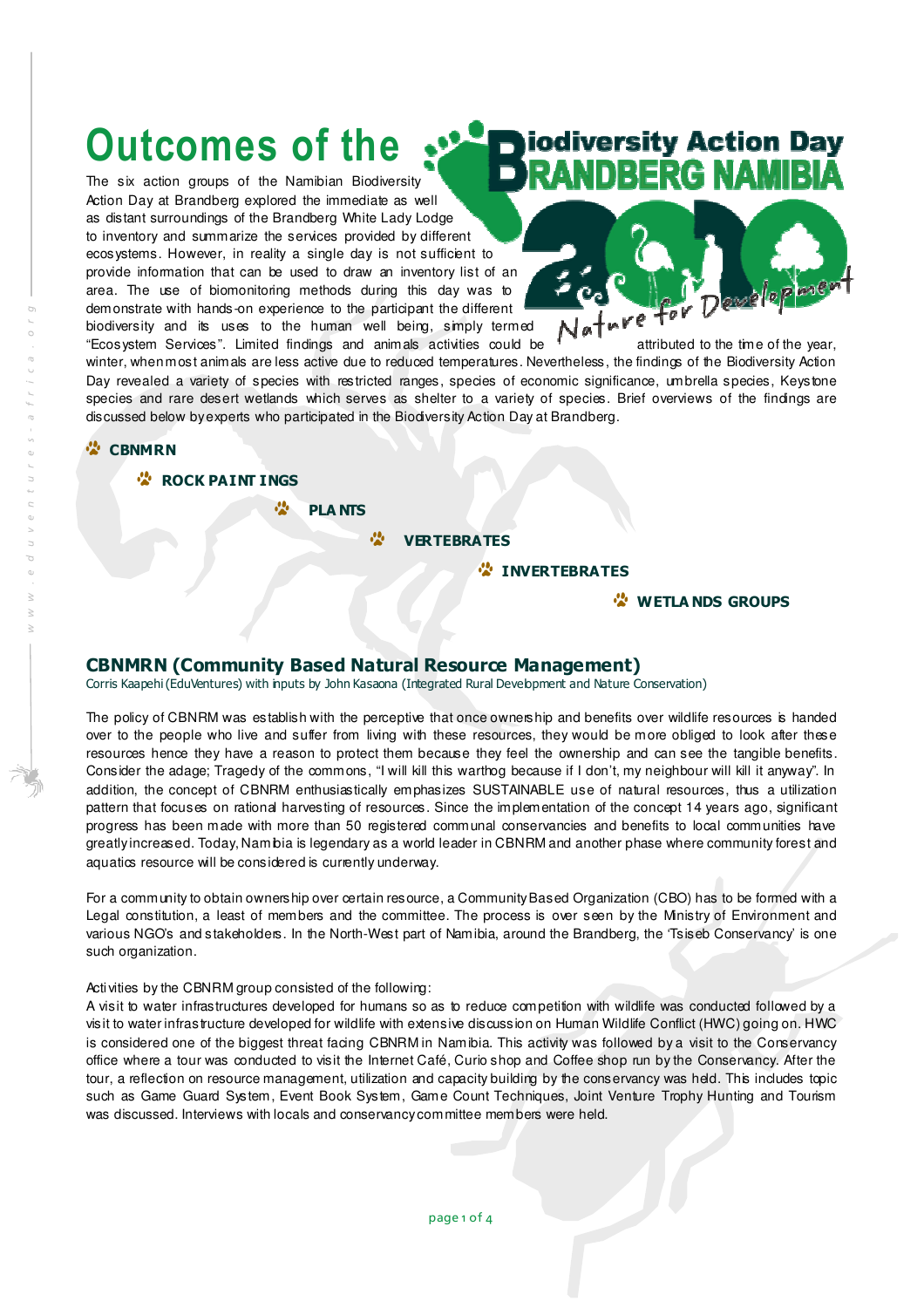From the conservancy office, the destination was Uis township for a brief overview of local livelihoods and standard of living which proofed not easy at all followed by a visit to old mining pits left from historical mining activities that ran dry. Here, due to natural spring open by miners, a discussion on the possibility of Aquaculture by the youth of the township. A high possibility that could be beneficial is definitely an option but due to lack of finances, this will still have to be investigated. Last but not least, on the drive back to Brandberg White Lady Lodge, some game count routes where followed for a game drive and practical discussion of some of the earlier discussion held.

## ROCK PAINTINGS

Dr. Tilman Lenssen-Erz (Heinrich-Barth-Institut für Archäologie und Umweltgeschichte Afrikas e.V. Koeln- HBI)

Due to its more than 1000 rock art sites that are between 2000 and 4000 years old, the Brandberg can provide insights into the significance of biodiversity in a historical perspective.

The group that surveyed the region of the famous "White Lady" (that actually is a black medicine man) identified eleven species of mammals that still today may be found near the Brandberg/Daureb, e.g. in the Ugab river (in descending quantity): springbok, giraffe, gemsbok, ostrich, unspecific antelope, zebra, lion, elephant, dassie and kudu. Habitats of these animals are largely savannah and half desert but some can temporarily live in desert environment.

One team within the larger group looked closely at the artefacts that the people in the art are shown with. In the first place hunting equipment was depicted but also some ornament. It turned out that the artefacts are derived from a wide variety of resources, from animals (mammals and birds), plants and from minerals.

Another team investigated the link of rock art sites to their surroundings. It was found out that the sites have no relation to the habitat and behaviour of the animals depicted but instead are the home for animals (insects, reptiles, few rodents) that almost never turn up in the art.

The learning effect for the group was that the ancient hunter-gatherers did not produce a complete catalogue of the animals surrounding them, but instead they picked a number of species from their most favourite prey. These were mainly antelope and buck from the savannah regions and hardly any from the mountain habitat. These animals were chosen because everyone from the early inhabitants needed to have a profound knowledge about them. This knowledge would include the entire surroundings of these animals because their behaviour and habits are determined by features of the habitat, their place in the food chain etc. This knowledge would have been with everyone in these early societies because without schools and other formal learning everyone would have to make sure that the next generation has full access to the entire cultural knowledge.

## PLANTS

Salome Kruger (National Botanical Research Institute of Namibia)

Both the rock corkwood (Commiphora saxicola) which cramped to some granite outcrops in the middle of grass-grown plains and the Welwitschia mirabilis are near endemic to Namibia and the Namib Desert respectively. The Welwitschia is an extremely long-lived (maybe more than 2000 years) and weird-looking plant that many idolize as Namibia's informal national symbol. The distribution range of the Brandberg acacia (Acada montis-ustii) is even more restricted - to the Brandberg alone. The habitat closer to the dry riverbed revealed various species of plants that provide vital services to the local community:

The Mustard bush's (Salvadora persica) young branches and roots can be used to clean teeth when chewed. The Blue Sour Plum (Ximenia americana) was still bearing edible fruit. This plant is also important commercially, as its seed oil is used in cosmetics. The Ana tree (Faidherbia albida) bears pods that are a significant fodder for livestock and game. The Camelthorn tree (Acacia erioloba) provides not only good shade, but also fire wood and building material although it is prone to being overexploited these days.

Alarmingly, alien invasive species such as wild tobacco (Nicotiana glauca), Datura sp. (a solanaceous herb) and the castoroil bush (Ricinus communis) were observed, the latter even in a remote valley high up on Brandberg. This can be considered critical as this area supports 90 of Namibia's endemic plants e.g. Acacia montis-usti (Brandberg Acacia) while eight plants occur only there.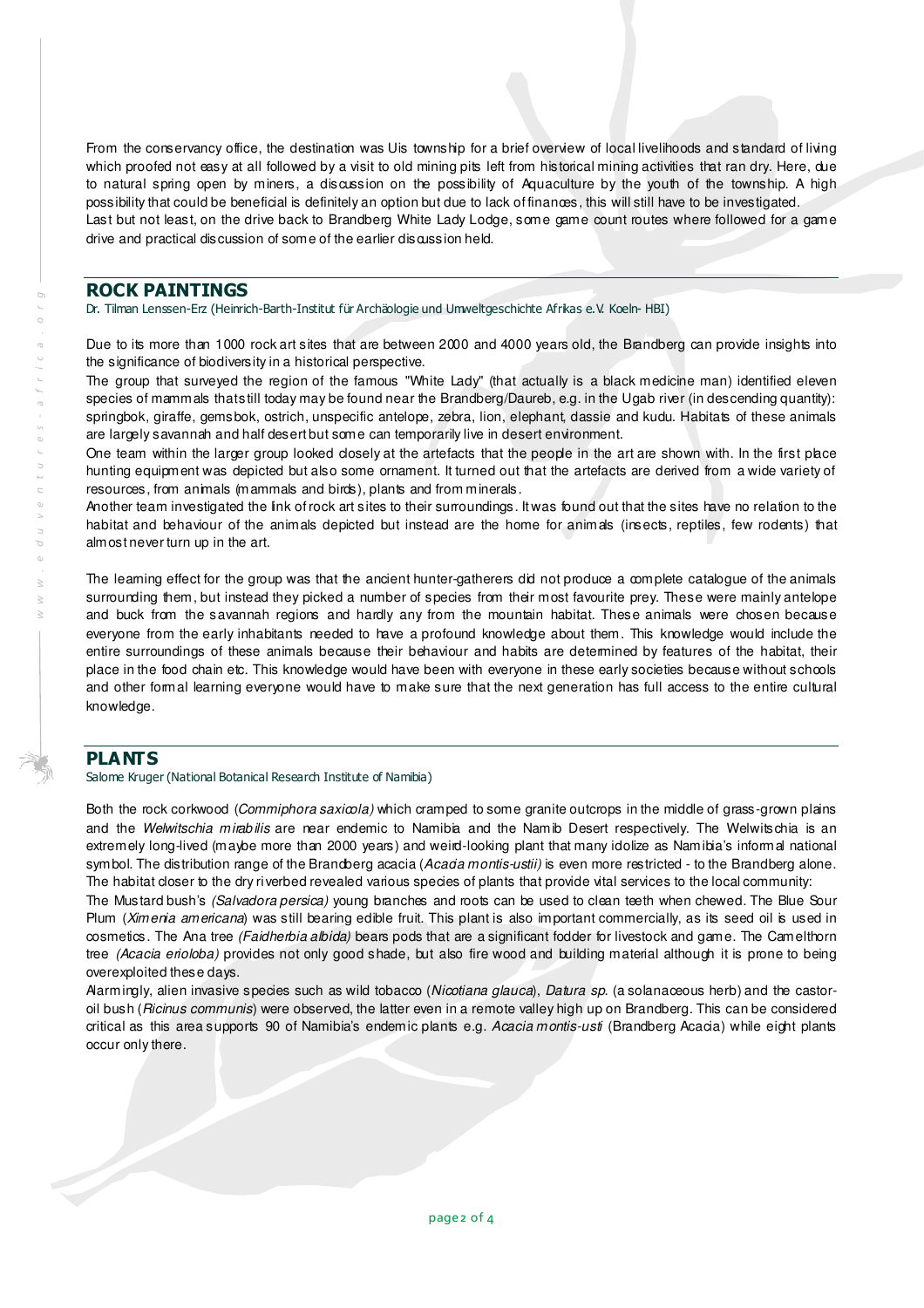## VERTEBRATES

Joerg Melzheimer (Leibniz Insitut für Zoo-und Wildtierforschung - Berlin)

Amongst others, very shy or rare vertebrates where either sighted or detected by their spoors. A highlight in this respect was a fresh track of a black rhino or hook-lipped rhinoceros (Diceros bicornis) in the Ugab wetlands whose IUCN red list status is "critically endangered" – very next to the status "extinct in the wild".

Other remarkable amongst the mammal species ascertained

- The African elephant (Loxodonta africana) a keystone species in the African savannah where they help shape the savannah to keep them open. Personal communication with the local Uis community revealed that goats follow Elephants because they benefit from seed pods dislodged by the trees by Elephants. In addition, a variety of dung beetles (Scarabaeus spp.) have been observed to use Elephants dung.
- Leopard (Panthera pardus) a top predator, was recorded via tracks crossing into the mountain, their favourite habitat.
- Antelope species in the area, the Springbok (Antidorcas marsupialis) is of most significant economical importance for the local community via trophy hunting - a herd of hundreds was spotted.
- Small spotted genet was observed for two consecutive nights at camp on a tree by the Edu Ventures team
- The most remarkable species of rare bird species sighted:
	- Ludwig's Bustard (Neotis ludwigii)
	- African Hawk-Eagle (Hieraaetus spilogaster)

Rüppell's Korhaan (Eupodotis rueppellii), edemic to north west Namibia.

The most remarkable species of reptiles spotted include:

- Bernhard's Dwarf Gecko (Lygodactylus bernardi)
- Giant Plated Lizard (Gerrhosaurus validus)
- Anchieta's Dwarf Python (Python anchietae). This is a rare species that only occurs in Northern Namibia and Southern Angola. It was captured while nestling in the lodge's garden and released in the vicinity of the lodge as the first activity of the B-Day. Behaving site-attached, it will hopefully remain there in peace.

## INVERTEBRATES

Corris Kaapehi (EduVentures) with contribution by Dr J. Irish (Freelance Entomologist Consultant).

Invertebrates (Phylum Arthropoda) contribute the most species to the richness of any ecosystem; this is due to their ability to adapt to almost any terrestrial ecosystem. This generalisation is no exception for the 2010 Brandberg Biodiversity Action Day where more than 150 specimens were collected via a 24 hours pitfall trapping session in three different habitats and active hand collecting involving stone turning, sweep netting UV light search and light trapping.

However, the famous Gladiator (Mantophasmatodea) was not collected during the Biodiversity Action Day. The Gladiator is a representative of the first new insect order to be described in 2002 since 1914. Gladiator was initially known from amber by German scientists. Live populations were first discovered on the Brandberg in 2001.

Below are the highlights of the most common Invertebrates groups discovered;

## **Insects**

## Family Tenebrionidae – "Tok Tokie" beetles

This family of beetles comprise one of the most well represented families of beetles in Namibia with approximately 572 species known to occur in Namibia with most species being endemic. There is no internationally accepted character that tells Tok Tokie beetles from all other beetles because they are so diverse and comes in many different shapes. During the Biodiversity Action Day the following genera of this family were discovered; Zophosis, Stips, Eurychora, Somaticus, Stenocara, Gonopus, Rhammatodes and Epiphysa to name but a few.

#### Family Scarabaeidae – Dung and Scarab beetles

To date, at least 383 species of this family are known to occur in Namibia, in 110 genera. This family of beetles comes in a variety of shape and appearance but they are easily recognised by the antennae which have an apical club of flat and movable plates that can be open out fanwise. Adults in many species feed on fresh and decaying plant matter, nectar, dung and fungi. The family contains many serious agricultural and horticultural pest as well as highly beneficial Flower beetles (Peritrichia sp) which assist with pollination and dung beetles which helps maintain nutrient cycling by burying dung. Genera encountered in the Biodiversity day comprised *Peritrichia* (at least 2 different species observed in flowers), and at least two different species belonging to Scarabaeus were collected